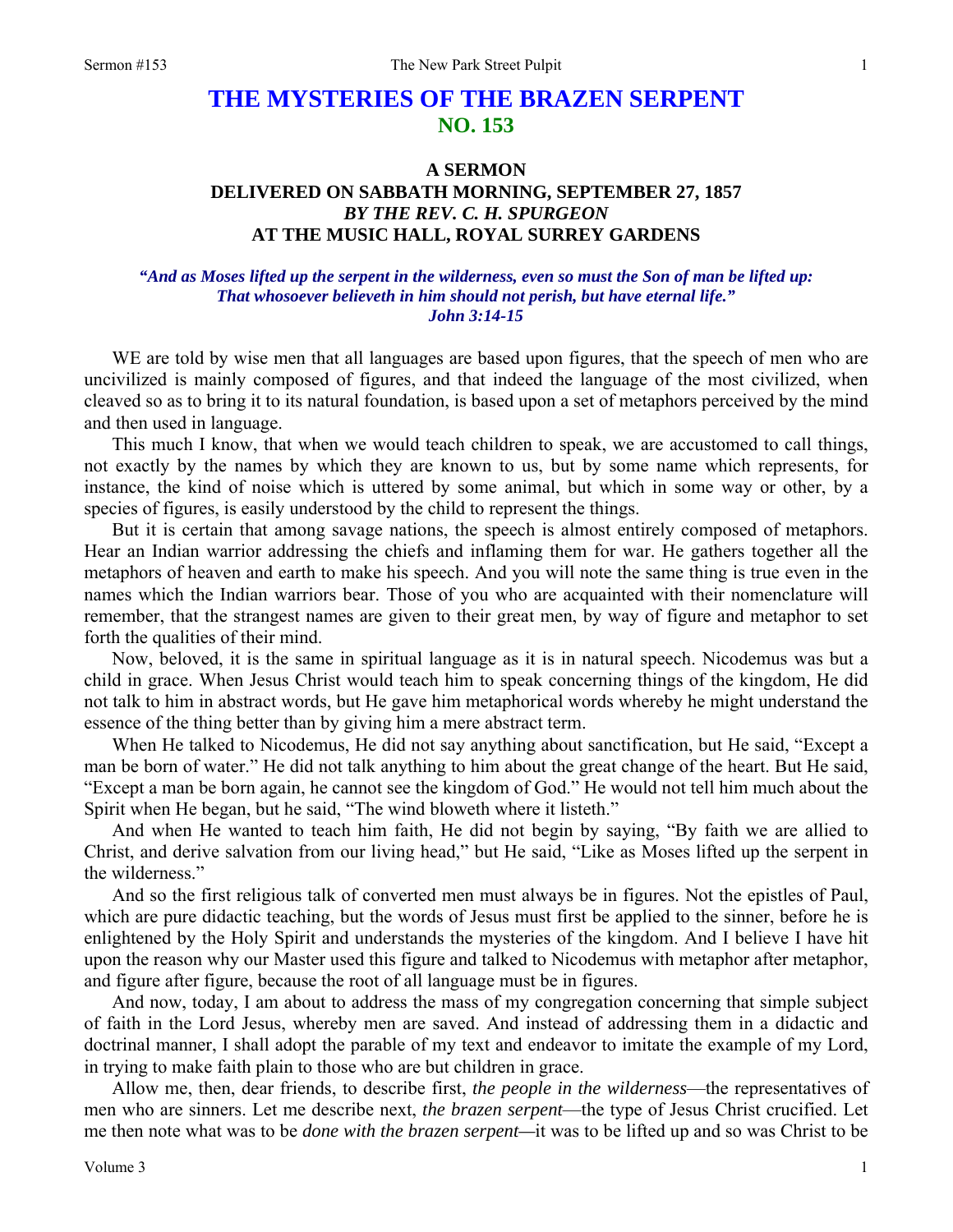lifted up. And then let us notice *what was to be done by the people who were bitten—*they were to look at the serpent and so sinners must believe in Christ.

**I.** Our first figure represents MEN IN THE ESTATE OF SIN.

And the figure is borrowed from the children of Israel in the wilderness, when they were invaded by the fiery serpents. Can you imagine the horror and dismay depicted upon the countenances of the Israelites when, for the first time, they saw themselves invaded by an army of fiery flying serpents? They had stood valiantly in battle against Amalek, but these were things that trembled not at the sword. Moses had taught them the use of the bow, as it is written in the book of Jasher, but these were things against which the arrow could not prevail.

They had endured weariness, and thirst, and hunger. The sun had sometimes smitten them by day and the frost by night, and but for God's preservation, the hardships of the wilderness would have cut them off. All these they had endured and were inured to them, but these fiery serpents were novelties. And all new terrors are terrible from their very novelty.

Can you imagine how they began to tell one another of the awful visitants which they had beheld! and can you imagine how their terror spread like wildfire through the camp, and ere the rumor had spread, the serpents were devouring them?

And now, dear friends, if we could all of us see our position in this world, we should this day feel as Israel did when they saw the serpents coming upon them. When our children are born into this world, we believe there is sin in them, but it is a terrible thing for us to reflect that even if the serpent had not bitten them in birth, yet they are surrounded everywhere by innumerable evils!

Can a father send his son into this wicked world with a consciousness of all the evils that will surround him, without a sense of terror? And can a Christian man trust himself to walk in the midst of this ungodly and libidinous generation, without feeling that he is surrounded with temptations, which, if he were left to himself, would be a thousand times more dangerous to him than the most destroying of serpents?

But the picture blackens. We must have deeper shades to paint it. Behold the people after they were bitten! Can you picture their writhings and contortions when the poison of the serpent had infected their veins? We are told by the old writers that these serpents when they bit caused vehement heat, so that there was a pain throughout the body, as if a hot iron had been sent along the veins.

Those who had been bitten had a great thirst. They drank incessantly and still cried for water to quench the burnings within. It was a hot fire which was lit in the fountain, and which ran through every nerve and every sinew of the man. They were racked in pain and died in most fearful convulsions.

Now, my brethren, we cannot say that sin instantly produces such an effect as this upon the men who are the subjects of it, but we do affirm that, let sin alone, and it will develop itself in miseries far more extreme than ever the bite of the serpent could have caused.

It is true the young man who quaffs the poisoned cup of intoxication, knows not that there is a serpent there, for there is no serpent except in the dregs thereof. It is sure that the woman who boasts herself of her riches and arrays herself right gaudily in her pride knows not that a serpent binds the zone of her waist, for there is no serpent there as she knows, but she shall know it when the days of her frivolity are ended.

It is true he that curses God knows not that a viper has infused the poison which he speaks out against his Maker, but he shall know it in days to come. Look at a bloated drunkard—see him after years of intoxication have defaced all that was manlike in him, as he totters to his grave a poor feeble creature. The pillars of his house are shaken, his strength has failed him, and that which God had meant to be His own image has become the image of misery incarnate!

See the lascivious debauchee after his brief day of pleasure has closed!—No, it is too loathsome for me to paint. My lips refuse to depict the miseries which our hospitals see every day—the awful loathsomeness, the accursed disease which eats up the very bones of those who indulge in sin. Fiery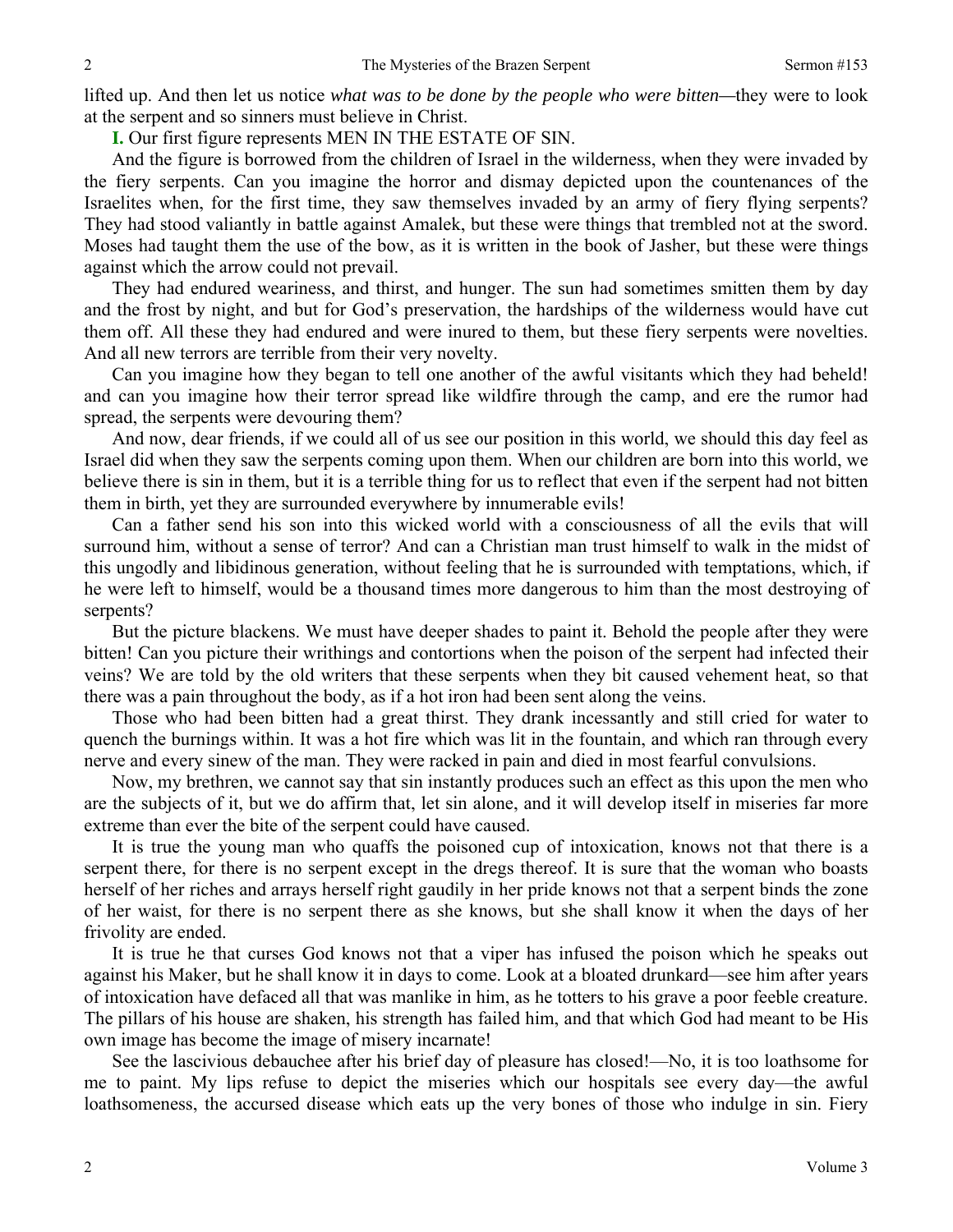serpents, you are nothing when compared with fiery lusts! You may infuse poison into the blood, but lusts do that and do something more, they infuse damnation into the soul!

When sin has had its perfect work, when its last fair conception has been brought forth, and has developed itself in the dire crime and the loathsome iniquity—then we have a picture which serpentbitten Israel would not set forth to us in all its horrors! And the shades thicken yet again. The darkness lowers and the clouds are heavier! How awful must have been the death of those who died by the serpents!

There are some deaths which are sweet to think upon. The death of the late eminent preacher, Dr. Beaumont, who died in his pulpit, was a death which all of us might envy. Whose released spirit, whilst the singing of God's praise was ascending up to heaven, left his body, and was forthwith raised to the throne of God. The death of him, who having served his Master, sinks like a shock of corn fully ripe, or like a sun that has run its race, is something to be noted and remembered with delight.

But the death of the sinner, who has been bitten by his lusts and has not been saved by faith in Christ—oh, how terrible! It is not in the power of mortal language to depict the horrors of the deathbed of a man who has lived without God and without Christ. I challenge all the orators that have ever lived, to draw forth from their vocabulary, words full enough of horror and of terror to depict the departing scene of the man who has lived at enmity with God and who dies with his conscience quickened then.

Some men, it is true, live in sin and take the last dregs of their infatuation before they die, and sink into the pit blindfolded, without the slightest pang of horror. But other men who have had their consciences awakened, die not so. Oh, the shrieks, the yells, the screams! oh, the face of anguish, the contortions, the misery.

Have you never heard how men do bend their fists and swear they will not die, and how they start forth and declare, "I cannot, and I must not die. I am unprepared!" Starting back from the fiery gulf, they clutch the physician and desire him, if possible, to lengthen out the thread of their existence! Ay, many a nurse has vowed that she would never nurse such a man again, for the horrors would be with her till she died.

And now, my dear hearers, you are not dying now, but you will be dying soon. None of you have taken a lease of your lives. It is impossible for you to guarantee to yourselves existence for another hour. And if you are Godless and Christless, you have in your veins the venom of that death unutterable which will make your departure doleful beyond expression! I would to God I could cut the cords of my stammering tongue so as to address you with vehemence and passion upon this subject.

Men are dying every day around us, at this very hour there are thousands departing into the world of spirits. In upper chambers, where mourning relatives are pouring floods of tears upon their burning brows. Far away on the wild sea, where the sea gull utters the only scream over the shipwrecked mariner. Down, deep, deep, deep, in the lowest valley and high upon the loftiest hills, men are dying now and dying in all the agonies I have sought to describe, but have failed to do.

Ah, and you must die also! and will you march on heedlessly? Will you go on step after step, singing merrily all the way and dreaming not of that which is to come! Oh, will you be like the silly bullock that goes easily to the slaughter or will you be like the lamb that licks the butcher's knife!

Mad, mad, O man, that you should go to eternal wrath and to the chambers of fell destruction, and yet no sigh comes from your heart, no groan is uttered by your lips! You die every day, but groanest never, till the last day of your death, which is the beginning of your misery. Yes, the condition of the mass of men is just like the condition of the children of Israel when they were bitten by the serpents.

**II.** And now comes THE REMEDY.

The remedy of the bitten Israelites was a brazen serpent. And the remedy for sinners is Christ crucified. "Stuff, nonsense," said some of the children of Israel, when they heard that a brazen serpent lifted up on a pole was to be the means of their cure. Many of them laughed in the jollity of unbelief, "Absurd, ridiculous, who ever heard of such a thing, how can it be? A serpent of brass lifted up upon a pole, to cure us of these wounds, by being looked upon! Why all the skill of the physicians cannot do it,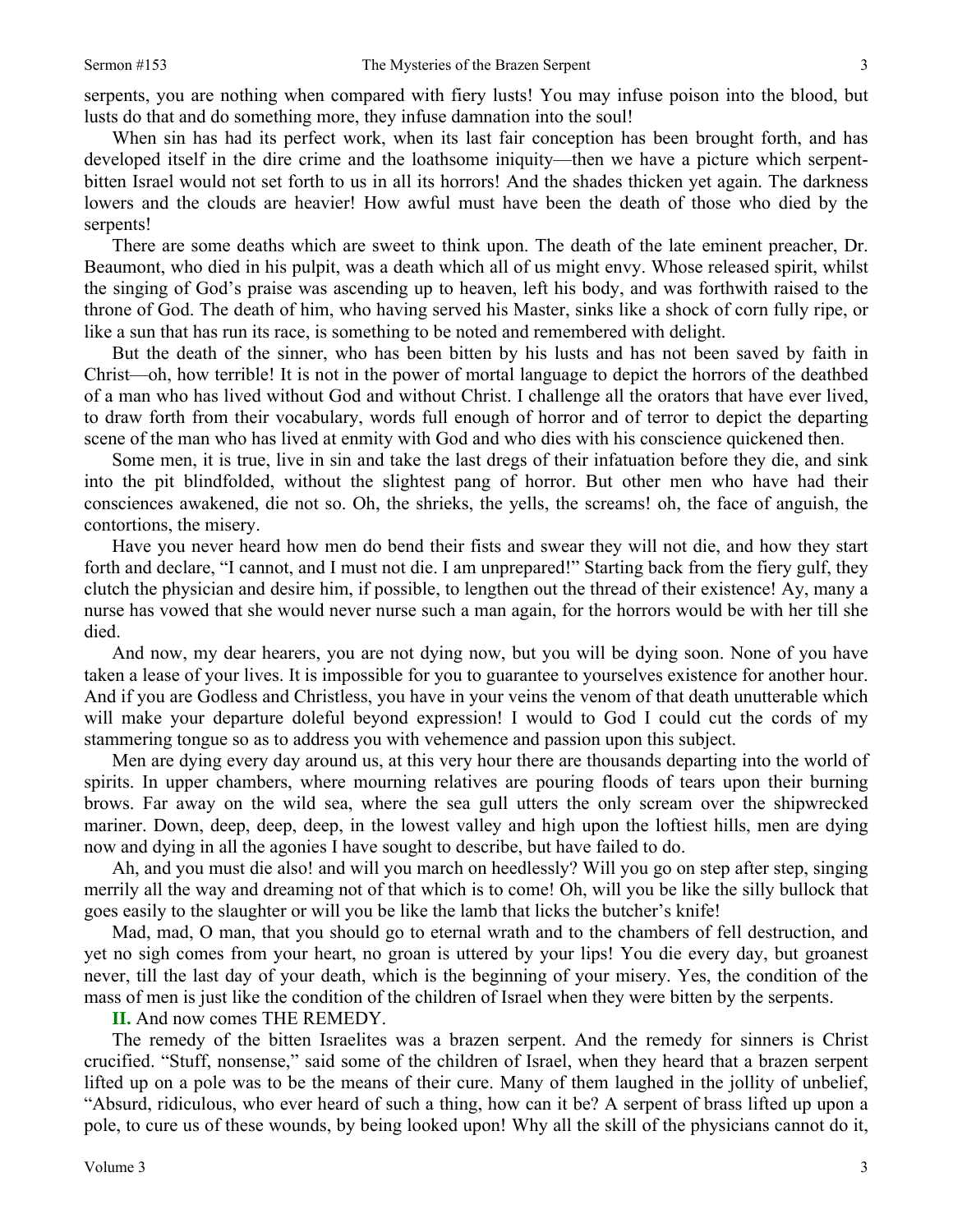will a glance at a brazen serpent do it? It is impossible!" This much I know, if they did not despise the brazen serpent, there be many that despise Christ crucified.

Shall I tell you what they say of Him? They say of Him as they did of the brazen serpent. Some wise one said, "Why it was a serpent that did the mischief, how can a serpent undo it?" Yes, and men will say, "It was by man that sin and death came into the world, and can a man be the means of our salvation?" "Ah," says another, having the prejudice of a Jew about him, "and what a man He was! No king, no prince, no mighty conqueror. He was but a poor peasant and He died upon a cross."

Ah, so said some in the camp. They said it was only a brazen serpent, not a golden one, and how could a brazen serpent be of any use to them? It would not sell for much if it were broken up. What was the use of it? And so men say of Christ. He is despised and rejected of men, a man of sorrows and acquainted with grief, and they hide their faces from Him, because they cannot see how He is adapted for their cure.

But some will have it that the preaching of the cross not only cannot save, but will increase the evil. Old physicians tell us that brass was the most likely thing in the world to make people die the quicker. The sight of anything that is bright would have the effect of making the poison yet more strong in its effects, so that it would be death at once to look upon brass. And yet strange to say, to look at the brazen serpent saved them.

"Now," says the infidel, "I cannot see how men are to be saved from sin by the preaching of Christ. Truly, sir," he says, "you go and tell men that though they have sinned never so much, if they do but believe, their sins shall all be washed away! Why they will take advantage of that and they will be more wicked than ever they were. You tell men that their good works are of no avail whatever, that they must rest on Christ alone!" "Why," says the skeptic, "my dear fellow, it will be the destruction of all morality, instead of a cure, it will be a death. Why preach it?"

Ah, the preaching of the cross is to them who perish foolishness, but unto us who are saved, it is Christ the power of God and the wisdom of God. I cannot, myself, but admit that at first sight the brazen serpent seems to be the most absurd invention, in itself, for curing those who were bitten, that ever mind of man could have invented.

And yet I see in the brazen serpent, when I come to study it, the highest wisdom that even God Himself could develop. I grant you that the cross of Christ also does in its outward appearance seem to be the simplicity of simplicities, something which anyone might have thought of, but which would have been beneath their thought.

But when you come to study and understand the marvelous scheme of God's justice vindicated and man pardoned through the atoning blood of the cross, I say, that not even the mighty intellect of God could have conceived a wiser plan, than the wisdom of God displayed in Christ Jesus crucified. But remember, that much as those who heard of the brazen serpent might have despised it, yet there was no other means of cure.

And now hear me for one moment, while I tell the whole story of salvation. Men, brethren, and fathers, we are born of a sinful generation and we have ourselves increased our guilt, for us there is no hope. Do what we may, we cannot save ourselves.

> *"Could our zeal no respite know, Could our tears for ever flow, All for sin could not atone."*

But brethren, Christ Jesus, God's eternal Son, came into this world and was born of the virgin Mary. He lived a doleful life of misery and at last He died a death accompanied by unutterable pangs—that was the punishment of the sins of those who, as penitents, come to Christ. If you this day so repent and put your trust in Jesus, you have in your trust and repentance a sure proof that Christ was punished for you.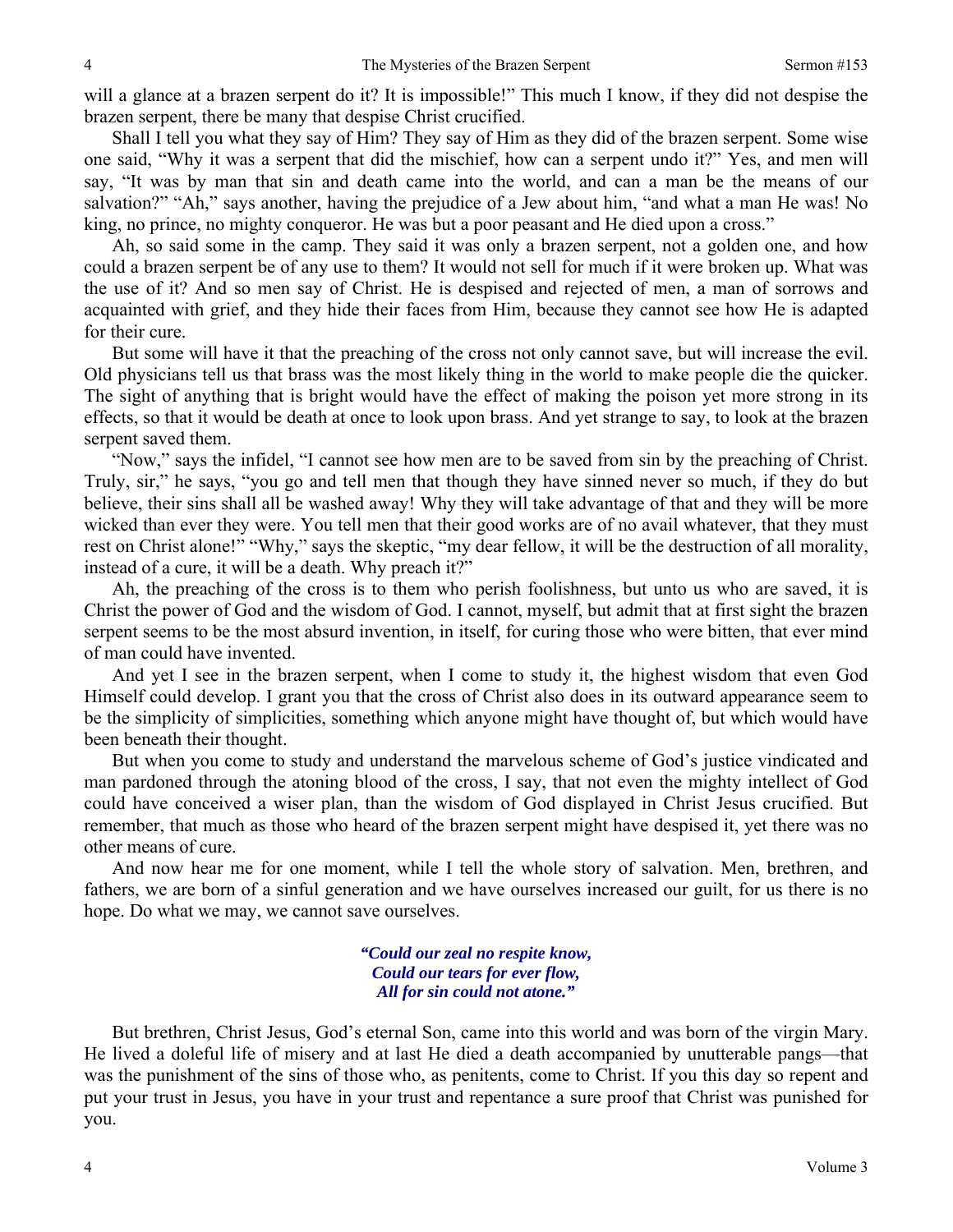#### **III.** And now, WHAT WAS TO BE DONE WITH THE BRAZEN SERPENT?

The text says, "Moses lifted it up," and we read he was to lift it up upon a pole. Ah, dear friends, and Christ Jesus must be lifted up. He has been lifted up. Wicked men lifted Him up when, with nails on an accursed tree, they crucified Him! God the Father has lifted Him up. For He has highly exalted Him, far above principalities and powers. But the minister's business is to lift Him up.

There are some ministers who forget that their errand in the world is to lift up Christ. Suppose Moses, when God told Him to lift up the brazen serpent, had said to himself, "It is becoming in me, before I lift it up, that I should give some explanatory remarks. And instead of lifting it up before the vulgar crowd, I will initiate a proved few, so that they may understand about it. I will arrange around this serpent a few golden cloths. I will garnish it with silver tapestry, so that it may not be looked upon by vulgar eyes and I will endeavor to explain it to them."

Now this is what many priestly persons in this age and in ages past have tried to do. The Gospel! oh, that must not be preached to the poor! "The Bible" says the Church of Rome, "must not be read by the vulgar crowd! How can they understand it? It is a thing too sacred for the common people to see! No, wrap up the brazen serpent. Wrap it up in a cloth, do not let it be exhibited."

"No," say our Protestant ministers, many of them, "the Bible must be given, but we must never alter the translation of it!" There are some passages in the present translation that are so dark that no man can understand them without an explanation. "But no," say the divines of this age, "we will not have the Bible translated properly, the people must always put up with a faulty translation. The brazen serpent must be wrapped up, because it would unsettle matters if we were to have a new translation!" "No," say others, "we will have a new translation if need be, but there are some parts of the truth that ought not to be preached!"

I am not now misrepresenting some of my brethren in the ministry. I know they hold that some doctrines of God's Word ought not to be preached—every day at least. They say Election is true, but they never mention it. They say Predestination is no doubt a godly doctrine, but it ought to be kept from the people. It must be in their creed or else they would not be sound. But in the pulpit it must not be mentioned at all.

"No," says the Church of Rome, "if we have a brazen serpent, we will put it in the sanctum, where it cannot be seen, and we will have the smoke of incense before it, so that it shall not be plainly discerned. The pomp, and ceremony, and trappings of formality, shall shield it from the vulgar gaze of the people. We will have it girt all round with a thousand ceremonies, which will abstract the Gospel and leave the people to be content with the ceremonies!"

Now in these days there are great tendencies to that. The Puseyites are trying, instead of preaching the simplicity of the Gospel, to give us figures. "Oh," they say "what an elevating thing is a Gothic church. How it lifts the soul to heaven to sit in a place where there is a forest of Gothic pillars! Oh, what a sweet influence a well-played organ has on the mind!"

They tell us there is a kind of heavenly influence poured forth from vestments when well worn, and that to see the priest discharge his functions in a holy and reverent manner is a most excellent way of impressing souls. They will have us believe that holly at Christmas time is a most heavenly and spiritual thing.

They teach us that our passions will be carried to heaven by these little sprigs of green. That putting flowers now and then where the gas lamps should be has a most extraordinary influence in carrying away our souls to paradise. That burning candles in the daylight is just the most splendid way in all the world of showing forth the sun of righteousness!

Now, we do not exactly fall in with their views. We believe that these places are good for children. They are not so liable to cry there, for there are more things to amuse them. But we never could see how a man—who was a man—could ever sit down to a thing so infamously namby-pamby as the religion of a Puseyite. There is nothing in it but pure nonsense, and all that the Gospel may not be seen.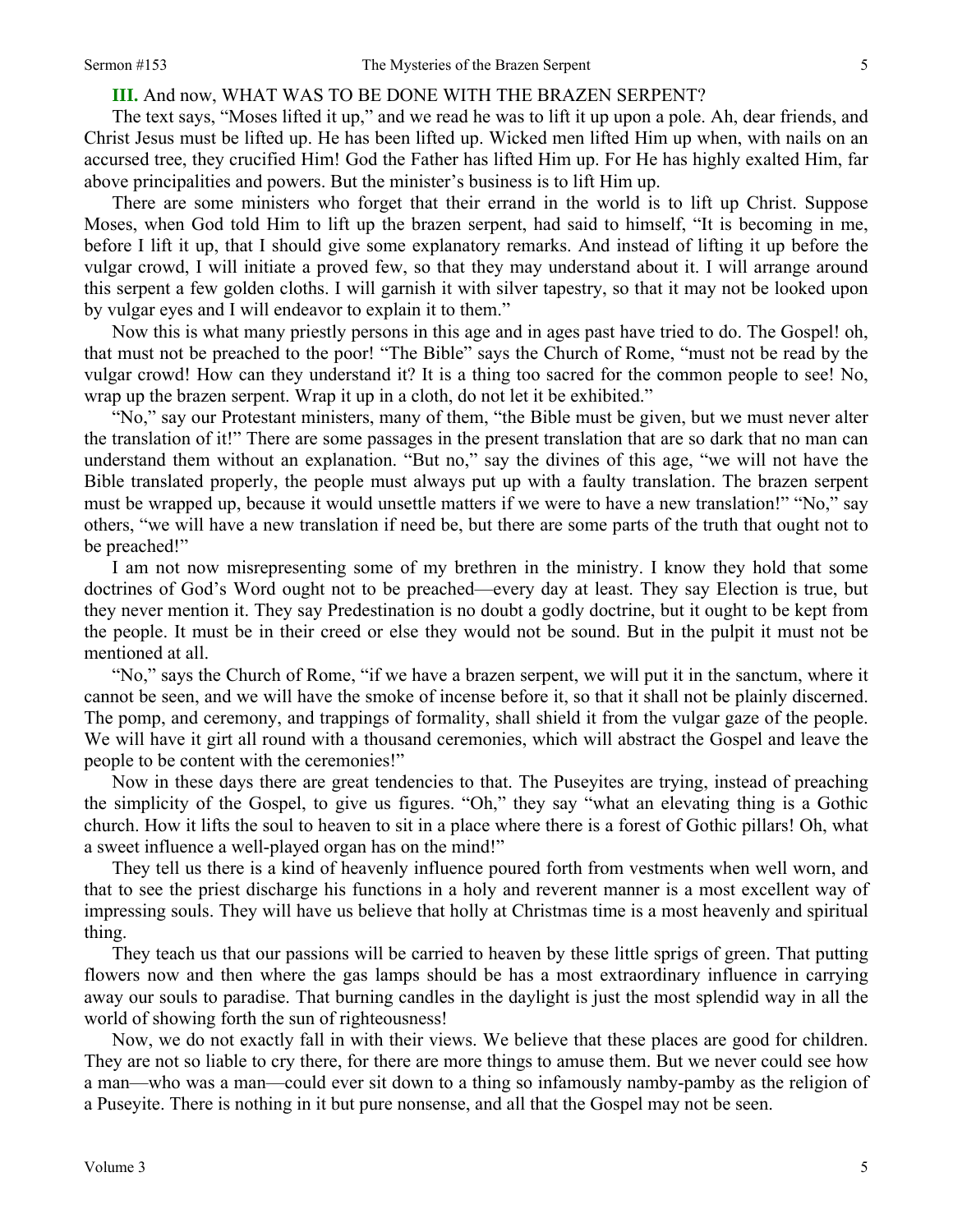It is as if Aaron had filled his censer full of incense and waved it before the brazen serpent, and made a great smoke so that the people could not see it. And then poor Moses tarried behind and tried to look, but none of the poor souls could see because there was the smoke before them.

No, the only thing we have to do with Christ Jesus crucified is just to lift Him up and preach Him. There is many a man who could only speak in a ploughman's dialect, who will wear a bright and starry crown in heaven, because he lifted Christ up, and sinners saw and lived. And there is many a learned doctor, who spoke with the brogue of the Egyptian, and with the dark and mysterious language, he talked he knew not what, who, after having ended his course, shall enter heaven without a solitary star in his crown, never having lifted up Christ, nor won crowns for his Master.

Let each of us who are called to the solemn work of the ministry remember that we are not called to lift up doctrine, or church governments, or particular denominations. Our business is to lift up Christ Jesus and to preach Him fully. There may be times when church government is to be discussed and peculiar doctrines are to be vindicated. God forbid that we should silence any part of His truth. But the main work of the ministry—its every day work—is exhibiting Christ and crying out to sinners, "Believe, believe, believe on Him who is the Lamb of God that taketh away the sins of the world."

And let it be remembered that if the minister does but preach Christ plainly, that is all he has to do. If with affection and prayer he preaches Christ fully, if there were never a soul saved—which I believe would be impossible—he would have done his work and his Master would say, "Well done." I have gone away from this hall, after preaching upon divers doctrines, and though many have complimented me, foolishly, I have said to myself, "I can but groan that I had such a subject at all."

And at another time, when I have been faltering in my delivery and committed a thousand blunders in my speech, I have gone away as happy as a prince, because I have said, "I did preach Christ." There was enough for sinners to be saved by. And if all the papers in the world should abuse me and all the men in the world should say, "Cry him down," he will still live and still breathe as long as he feels in himself, "I have preached to sinners and Christ has been preached to them, so as they could understand and lay hold on Him and be saved."

**IV.** And now, dear friends, I have almost concluded, but I have come to that part of the discourse which needs most of power. WHAT WERE ISRAEL TO DO?

What are convinced sinners to do? The Israelites were to look. The convinced sinner must believe. Do you picture Moses with his reverend head standing erect and boldly crying out with all his might, "Look, look, look!" Do you see him, as with his right hand he grasps the pole, and lifts it up and marches with it through the camp like a great standard-bearer, pointing with his finger, and speaking with hand, and eye, and lip, and foot, and every part of the body, as he passionately bids poor bitten Israel to look?

You can, perhaps, conceive the scene as men roll over one another, and the dying and almost dead behold the brazen serpent, and begin to live. Now note, there may be some in the camp who would not look. They obstinately shut their eyes and when the pole was brought near them they would not look. Perhaps it was through unbelief. They said, "What was the use of it? It could do us no good!"

There is the wretch, the pole is before him, and yet he will not look. Well, what will become of him? Oh, the death-pangs are upon him. See how death is twitching him! How his flesh seems to writhe in agony! He has shut his eyes with all the force and passion he can command, lest they should be opened on that brazen serpent and he should live!

Ah! my hearer, and I have such a one here today. I have many here who will not come to Christ that they may be saved—men, who when the Gospel is preached to them resist it, despise it, and reject it. Though the reception of the Gospel be all of grace, yet the rejection of it is all of man. And I have some here who have often been touched in their conscience. They have often been moved to believe, but they have been desperately set on mischief, and they would not come to Christ.

Ah, sinner, you little know how direful your doom shall be. You may this day tell me you do not believe in the Savior. You may turn away your ear from the warning and say, "What need to make so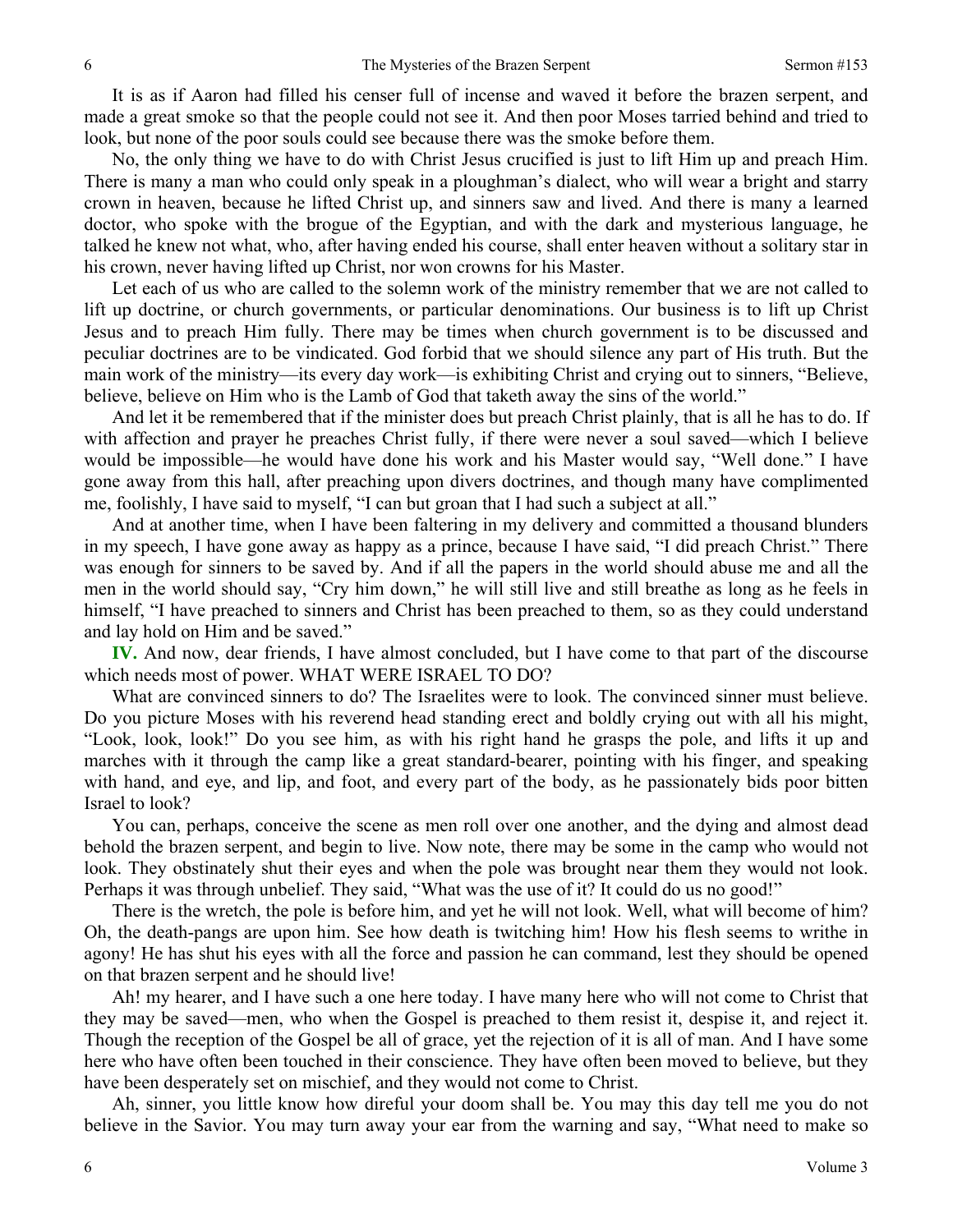great a noise about it? I would rather die than believe, for I do not think that Christ can save! What good is there in it?" Ah, sir, you may reject me, but remember there is a greater preacher than I am coming to you soon. He with a skeleton arm, and bony finger, and cold speech, he will freeze, and yet convince! It is one called Death!

Look me in the face today and tell me I preach you a lie—you can do that easily! Look death in the face tomorrow and tell him that, and you will find it harder work. Ay, and if you have the foolhardiness to do that, you will not look at the face of the Great Judge, when He shall sit upon the throne, and tell Him that His Gospel was not true. For affrighted and alarmed, you shall rush hither and thither to hide yourselves from the face of Him that sits upon the throne.

Perhaps there were some in the camp who said they would look by-and-by. "Oh," said they, "there is no need to look now, the venom has not yet worked its effects. We are not yet dead. A little longer!" And ere they uttered the last word they were stiff and clay-cold! How many do the same? They will not be religious yet, another day, another hour. They believe they can be pious when they like, which is a fallacy, and therefore they will postpone the matter as long as they may.

How many have postponed the day of salvation, until the day of damnation has come, before they had repented! Oh, how many have said, "A little sleep, a little folding of the hands!" and they have been like men on shipboard, when the ship was foundering, who would not escape while they might, but still tarried on deck? At last the sea swallowed them and they went down alive into the depths.

Take heed of procrastination. Delays are dangerous and some delays are damnable! Look hither, look hither to Christ bleeding on the cross. Look now, for the Spirit says, "*To-day*, if ye will hear his voice harden not your hearts as in the day of provocation."

I doubt not there were some there who tried physicians, "Look at the brazen serpent?" said they, "Not we. Doctor, come hither, bring your balsam. Can you not take the caustic and burn out this poison from my arm and then pour in some cordial that will save me? Physician, have you no antidote that might cool my blood? Ah, I laugh at that brazen serpent. I will not look at it. I trust to your skill, O learned physician!"

And how many now do the same? They say "I will not believe in Christ. I will try and do better, I will reform myself*.* I will attend to all the ceremonies of the church. Can I not help myself and so improve myself that I shall have no need of Jesus?"

Ah, you may try, you may lay that flattering unction to your souls, and film the ulcerous wound, but all the while dark corruption shall sleep within, and shall at last break out in sore flames upon you. When you shall have no time to attempt a cure, but shall be swept away—not to the hospital of mercy, but like the leper, without the city, you shall be cast away from hope of blessedness.

It may be there were some who were so busy looking at their sores, that they did not think of looking at the serpent. Poor creatures, they lay in their misery and kept looking first at that wound on the foot, and then at that one on the hand, and crying over their sores, and never looked at the serpent. Scores and hundreds perish in that way.

"Oh," says the sinner, "I have been so sinful!" Man, what has that to do with it? Christ is all meritorious, look at Him. "No, no," says another, "I cannot look at Christ. Oh, sir, you do not know what crimes I have committed. I have been a drunkard, I have been a swearer, I have been a whoremonger, or what not. How can I be saved!" My dear man, your wounds have nothing to do with it. It is just Christ on the cross.

If any poor creature, bitten by the serpent, had said to me, "Now it is no good my looking there. See how often I have been bitten? There is a huge serpent twisting round my loins, there is another devouring my hand, how can I live?" I would say to him, "My dear fellow, do not take any notice whether you have got one serpent or fifty serpents, one bite or fifty bites. All you have to do is look. You have nothing to do with these bites, except that you have to feel them, and perish by them unless you look. But just look straight to Christ."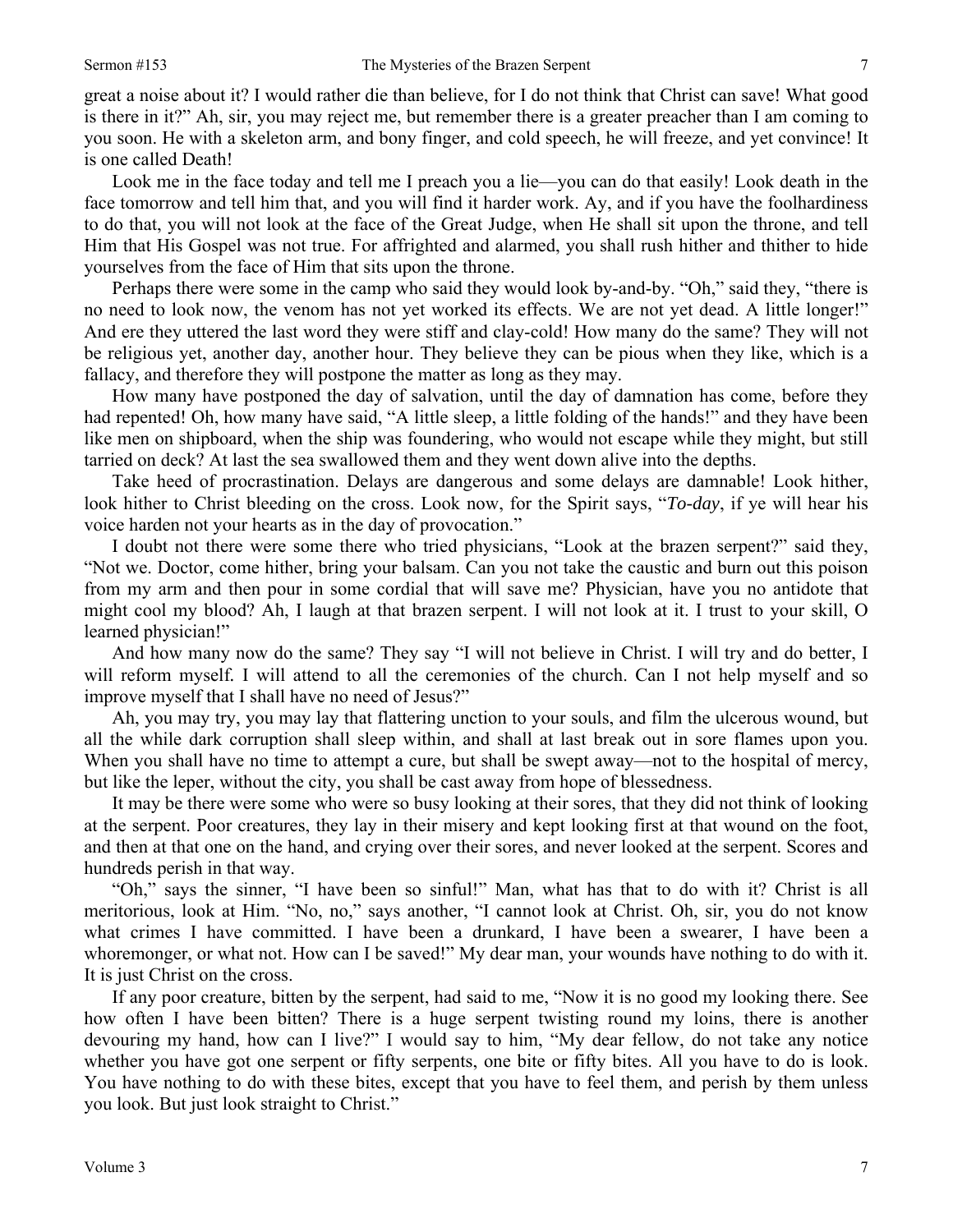And now you chief of sinners, believe in the Lord Jesus. And be your sins ever so many, He is able to save unto the uttermost them that come unto God by Him. And yet how many perish through those divers delusions, with the Gospel before their very eyes, lifted up on the pole so plainly that we wonder they do not see it?

And now I must tell you one or two sweet things for the encouragement of the poor sinner. Oh, you that are guilty this morning, and know that you are so, let me say to you, "Look to Christ." For remember the brazen serpent was lifted up, so that every one in the camp who was bitten might live. And now Christ is lifted up to you that, "Whosoever believeth in him should not perish, but have eternal life."

Sinner, the devil says you are shut out. Tell him that "Whosoever" shuts out none. Oh that precious word, "Whosoever." Poor soul, I see you clutch at it and say, "Then, sir, if I believe, He will not cast me away?" I see the harlot in all her guilt bemoaning her iniquity. She says it is impossible that Christ should save her. But she hears it said, "Whosoever," and she looks and lives!

Remember, it mattered not how old they were, nor how much bitten they were, nor whereabouts in the camp they lived. They did but look and live. And now you that have grown gray in iniquity, whose hairs might rather be black than white, if they showed forth your character, for it has been blackened by years of vice. Remember there is the same Christ for big sinners as for little sinners, the same Christ for grey heads as for babes, the same Christ for poor as for rich, the same Christ for chimney sweeps as for monarchs, the same Christ for prostitutes as for saints, "Whosoever."

I use broad words that I may take a broad range and sweep the whole universe of sinners through whosoever looks to Christ shall live. And remember it does not say that if they looked but little they should not live. Perhaps there was some of them so bitten that their eyelids were swollen and they could scarcely see.

Old Christopher Ness says, "There may have been some of them that had so little sight that they could but squint from one eye." Says he, in his strange language, "If they did but dart a little glance at the brazen serpent, they lived."

And you who say you cannot believe, if God gives you only half a grain of faith, that will carry you to heaven. If you can only say, "O Lord, I would believe, help thou mine unbelief." If you can but put out your hand with Simon Peter and say, "Lord save, or I perish," it is enough. If you can only pray that poor publican's prayer, "God be merciful to me a sinner," that will do.

And if you cannot sing with some of the old experienced saints,

### *"My name from the palms of His hands, Eternity cannot erase;"*

remember it is quite enough, if you can only sing,

*"I can but perish if I go, I am resolved to try; For if I stay away, I know I must for ever die."* 

And now poor soul I have almost done. But I cannot let you go. I see you with the tear in your eye. I hear you confessing your guilt and bemoaning your sin. I bid you look to my Master and live. Be not afraid to try my Lord and Master. I know what your bashfulness is. I have felt the same and thought He never would save me. Come soul, you are in secret now with yourself, for though there be thousands around you, you think I am speaking alone to you. And so I am.

My brother, my sister, you are weeping today on account of sin—look to Jesus. And for your encouragement, note these three things. Note first that Jesus Christ was put on the cross on purpose for you to look at. The only reason why He died was that poor sinners might look at Him and be saved.